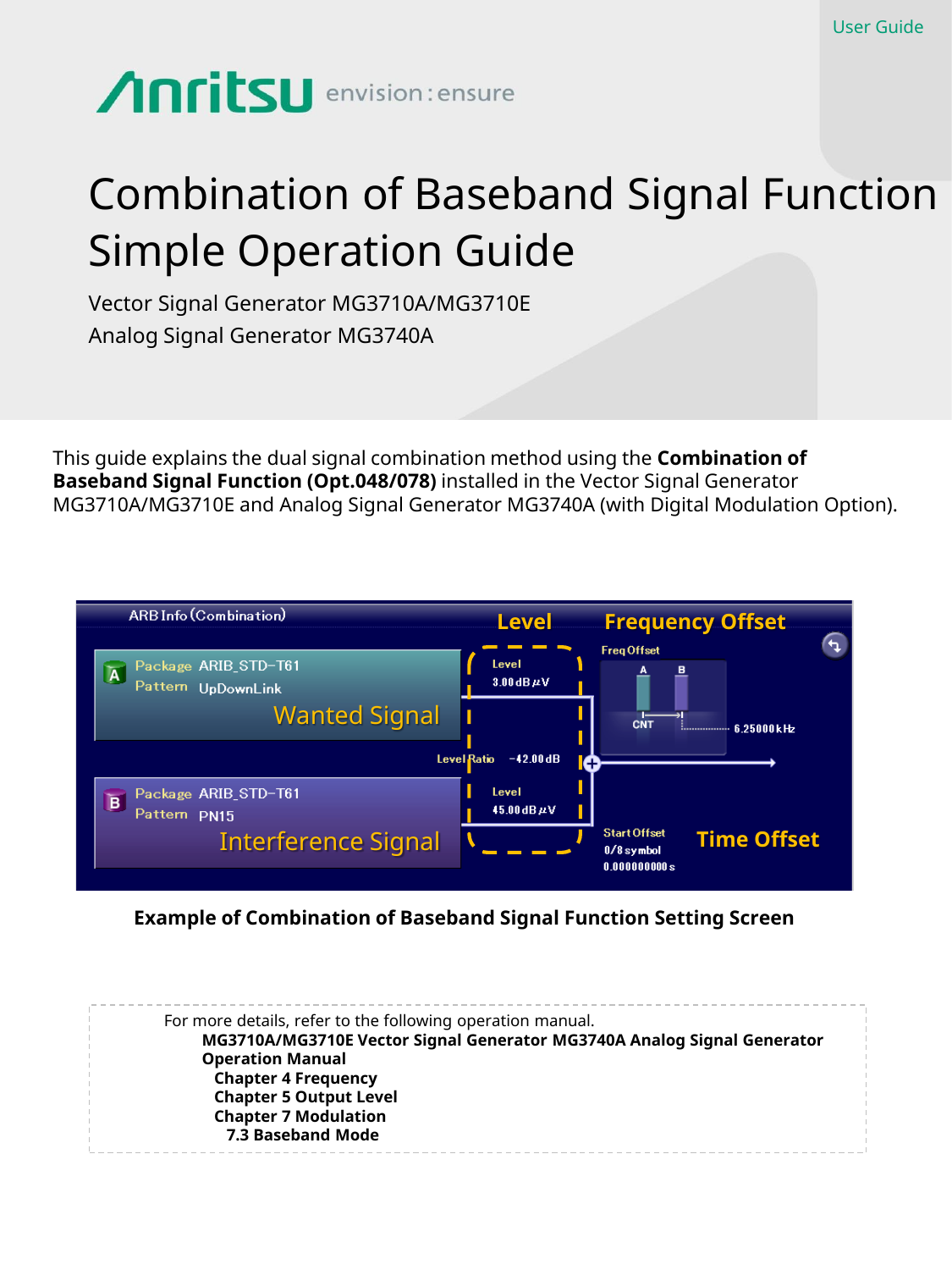### **Setting Wanted and Interference Signal Frequency Offset 1/5**

The assumed method for setting the Adjacent Channel Selectivity test using the following wanted and interference signal conditions is introduced as an example. This manual describes the procedures for setting the wanted waveform in Memory A and the interference waveform in Memory B.

| Communications Method: ARIB STD-T61<br>Wanted Waveform                       |                                       |
|------------------------------------------------------------------------------|---------------------------------------|
| Package Name                                                                 | : ARIB_STD-T61                        |
| Pattern Name                                                                 | : UpDownLink                          |
| Level                                                                        | : 3 dBuV                              |
| <b>Interference Waveform</b><br>Package Name<br><b>Pattern Name</b><br>Level | : ARIB STD-T61<br>: PN15<br>: 45 dBuV |
| Frequency Offset (B-A)                                                       | : +6.25 kHz                           |
| Level Ratio (A/B)                                                            | $: -42$ dB                            |



**Output Signal Image** (Example of Confirmation using Spectrum Analyzer)

[Operation Method] Enable (Edit) the baseband combination function.

- ① [Mode]
- ② [F2: Combination Mode] = Edit

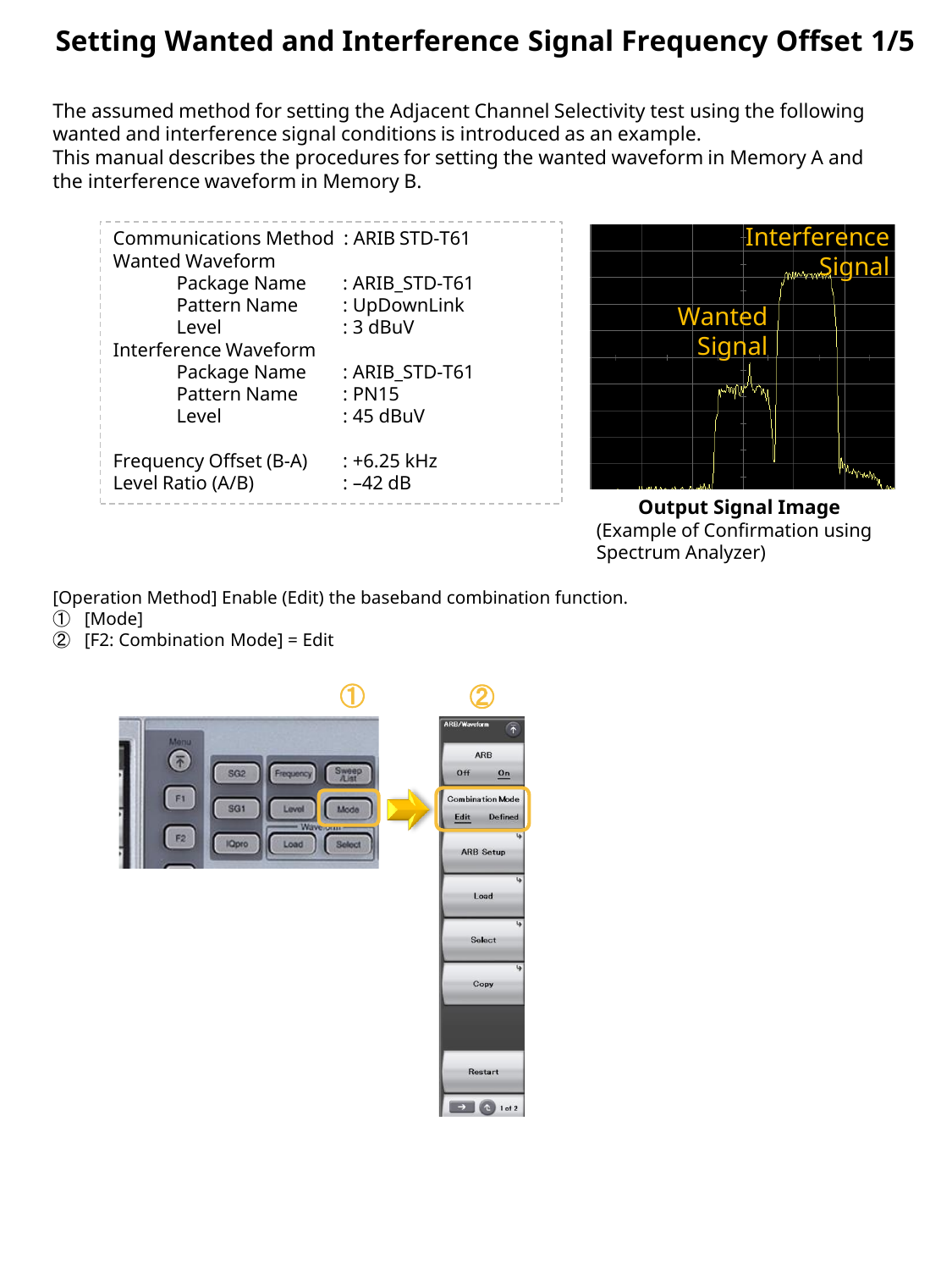### **Setting Wanted and Interference Signal Frequency Offset 2/5**

[Procedure] Load the waveform pattern.

- [Load]
- Select "ARIB\_STD-T61" at "Package Name".
- $\overline{3}$  [F8: To Memory] = A
- Select "UpDownLink" at "Pattern Name".
- [F6: Load Pattern]
- [F8: To Memory] = B
- Select "PN15" at "Pattern Name".
- [F6: Load Pattern]





| Waveform List to Load                                              |                     |             | Subitem             |                              |   |
|--------------------------------------------------------------------|---------------------|-------------|---------------------|------------------------------|---|
| Patterns in Package : ARIB_STD-T61<br><b>Packages</b><br>Drive C:\ |                     |             | <b>Status</b>       |                              |   |
| Package Name                                                       | Pattern Name        |             | Type Status         |                              |   |
| ARIB STD-T102 p1                                                   | 20ms Burst 1 8      | wvi         | Normal              |                              |   |
| ARIB STD-T102 p2                                                   | 20ms_Burst_1_8_Ramp | wvi         | Normal              | <b>Show Details</b>          |   |
| ARIB STD-T61                                                       | 20ms Burst all      | wvi         | Normal              |                              |   |
| ARIB STD-T79                                                       | 20ms Burst all Ramp | vvi         | Normal              |                              |   |
| ARIB STD-T86                                                       | 40ms Burst 1 4      | wvi         | Normal              |                              |   |
| ARIB STD-T98 p3                                                    | 40ms_Burst_1_4_Ramp | wvi         | Normal              |                              |   |
| Bluetooth                                                          | 40ms_Burst_all      | wvi         | Normal              | <b>Load Pattern</b>          |   |
| CDMA2000                                                           | 40ms Burst all Ramp | wvi         | Normal              |                              |   |
| CDMA2000_1xEV-DO                                                   | <b>VILLIUID</b>     | <b>TEMP</b> | <b>TWO THEFT</b>    |                              |   |
| Convert IQproducer                                                 | PN15                | wvi         | <b>Normal</b>       |                              |   |
| Digital Broadcast                                                  | <b>FINO</b>         | <b>WW1</b>  | <b>INVESTIGE</b>    | Load All                     |   |
| DMR Rx Test Signal                                                 | UpDownLink          | wvi         | Normal              |                              |   |
| GSM                                                                | UpDownLink_FDMA     | wvi         | Normal              | Patterns                     |   |
| Interferer                                                         |                     |             |                     |                              |   |
|                                                                    |                     |             |                     |                              |   |
| Memory B: 4194304KByte Free                                        |                     |             | 13 patterns         | To Memory                    |   |
|                                                                    |                     |             |                     | $\, {\bf B}$<br>$\mathbf{A}$ | 6 |
|                                                                    |                     |             | 12/15/2016 09:35:42 | $1$ of $2$                   |   |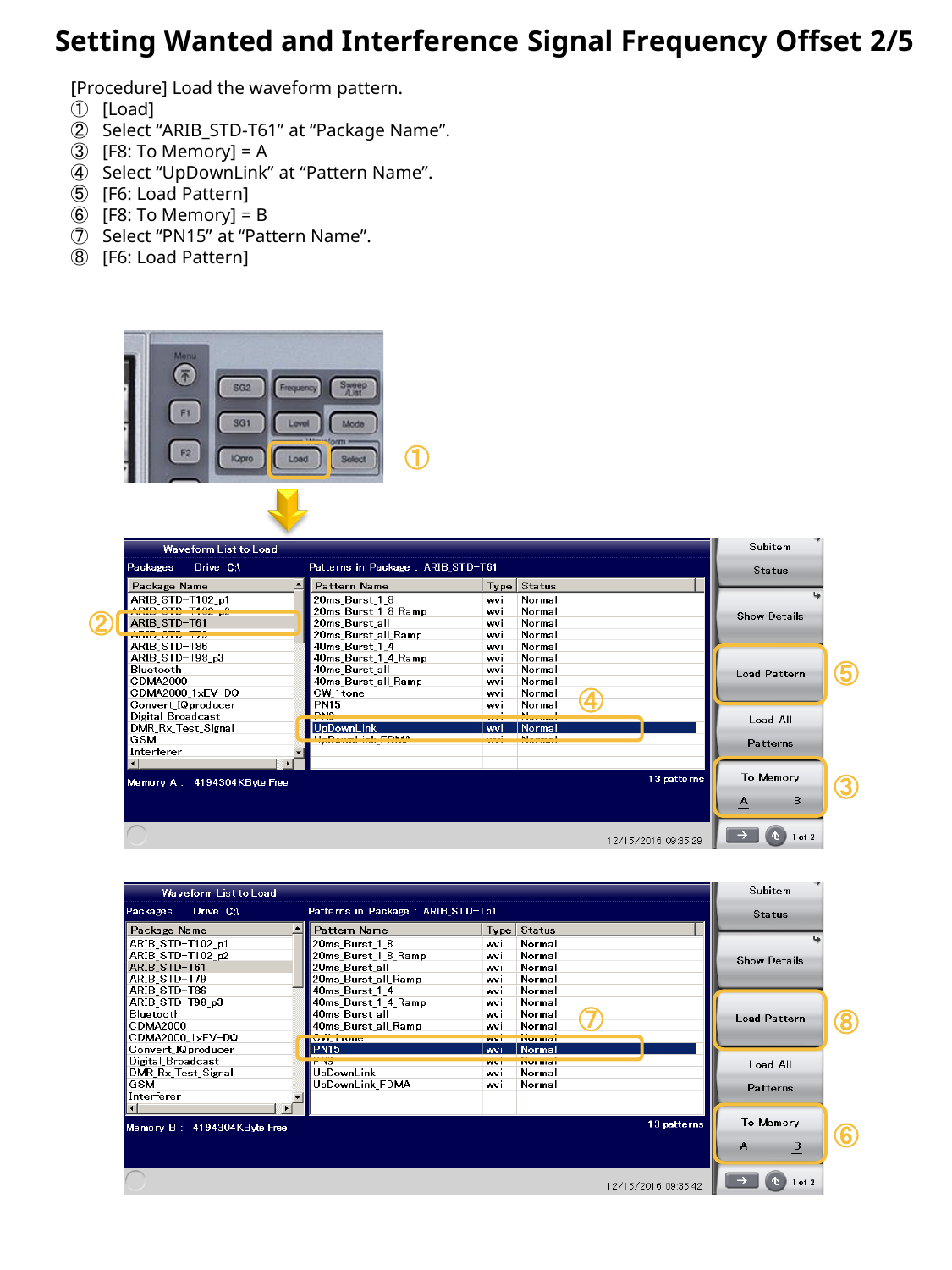### **Setting Wanted and Interference Signal Frequency Offset 3/5**

[Procedure] Select the waveform pattern.

- [Select]
- Select "ARIB\_STD-T61"at "Package Name"
- $\circled{3}$  [F8: On Memory] = A
- Select "UpDownLink" at "Pattern Name".
- [F6: Select]
- [Select]
- [F8: On Memory] = B
- Select "PN15" at "Pattern Name"
- [F6: Select]



Memo: As a different procedure, after pressing

[Mode], Memory A/B, the Package and Pattern can be selected at the touch panel.



#### **Confirming Settings**

|   | Waveform List to Play   |                       |     |             |            | Subitem       |   |
|---|-------------------------|-----------------------|-----|-------------|------------|---------------|---|
|   | in Memory A<br>Packages | Patterns in Package : |     |             |            | <b>Status</b> |   |
|   | Package Name            | Pattern Name          |     | Type Status |            |               |   |
| o | ARIB_STD-T61            | <b>UpDownLink</b>     | wvi | Normal      |            |               |   |
|   |                         |                       |     |             |            |               |   |
|   |                         |                       |     |             |            | Select        |   |
|   |                         |                       |     |             |            |               |   |
|   |                         |                       |     |             |            |               |   |
|   |                         |                       |     |             | 1 patterns | On Memory     | з |
|   |                         |                       |     |             |            | B<br>A        |   |

| Waveform List to Play        |                                   |                              | Subitem                                        |
|------------------------------|-----------------------------------|------------------------------|------------------------------------------------|
| in Memory B<br>Packages      | Patterns in Package: ARIB_STD-T61 |                              | Status                                         |
| Package Name<br>ARIB_STD-T61 | Pattern Name<br>PN15              | Type Status<br>Normal<br>wvi |                                                |
|                              |                                   |                              | Select                                         |
|                              |                                   |                              | On Memory<br>1 patterns<br>А<br>$\overline{B}$ |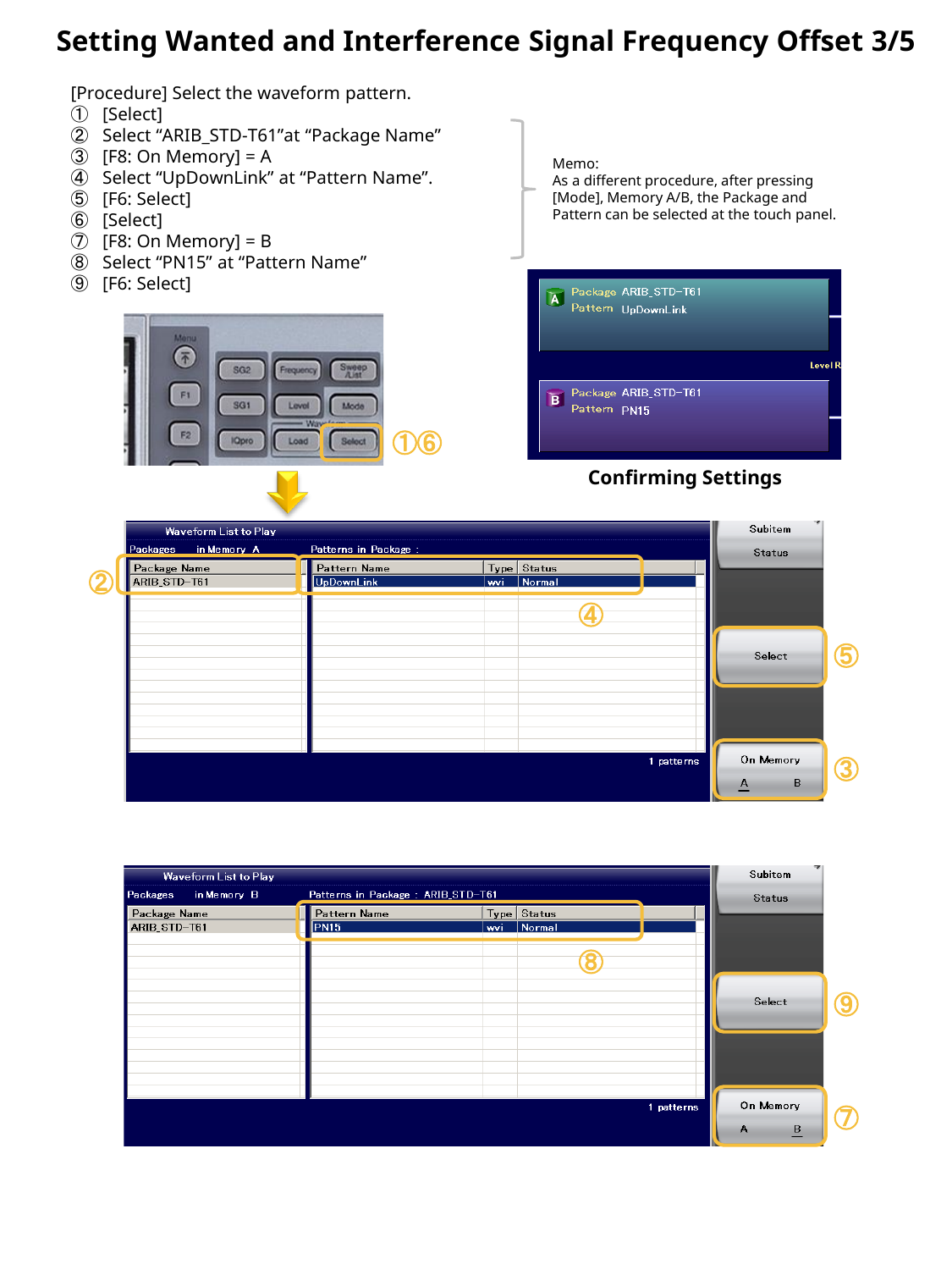### **Setting Wanted and Interference Signal Frequency Offset 4/5**

[Procedure] Set the levels.

- ① [Mode]
- ② [F3: ARB Setup]
- ③ Set the wanted waveform (Memory A) level. (Example: 3 dBuV) [F2: Level A] = [3] [F2: dBuV]
- ④ Enable output of the interference waveform (Memory B).  $[F3: Output B] = On$
- ⑤ Set the interference waveform (Memory B) output to the relative value setting mode. [F5: A/B Signal Setting] = B
- ⑥ Set the interference waveform (Memory B) output. (Example: –42 dBc)  $[FG: A/B Ratio] = [-42] [F1: dB]$

Memo: In this case, when [F6: A/B Ratio] is changed, the level of the wanted waveform (Memory A) is fixed and the level of the interference waveform (Memory B) can be adjusted. This function is useful at the Adjacent Channel Selectivity test.



**Output Level Image** (Example of Confirmation using Spectrum Analyzer)

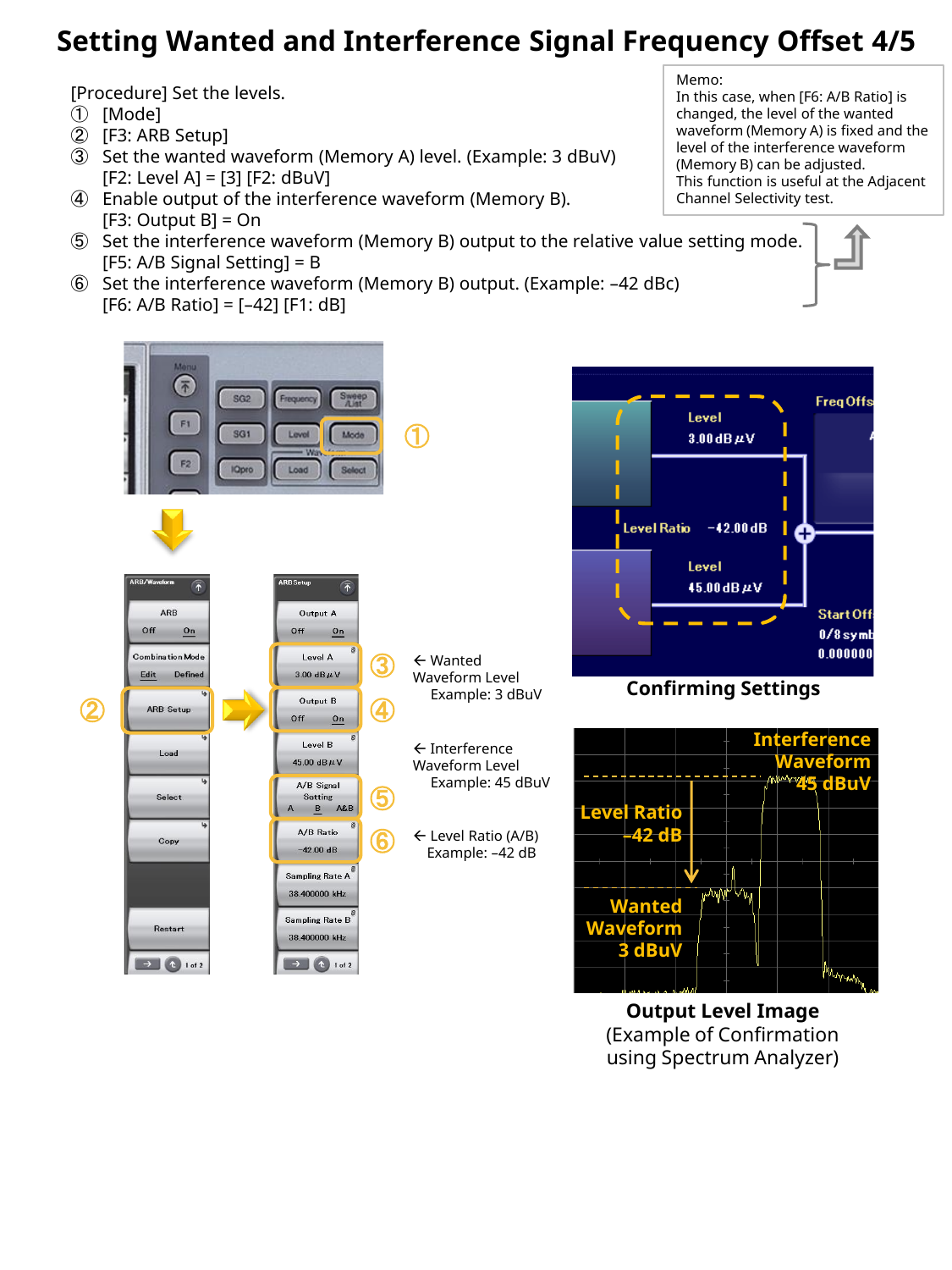### **Setting Wanted and Interference Signal Frequency Offset 5/5**

[Procedure] Set the frequency offset.

- ① [Mode]
- ② [F3: ARB Setup]
- $(3)$  [ $\rightarrow$ ] Page 2
- ④ Position the wanted waveform (Memory A) at the center frequency

[F4: Center Signal] > [F1: A]

- $(5)$  Return to first level  $[\n\bigwedge]$ .
- ⑥ Set the frequency offset. (Example: 6.25 kHz) [F1: Freq Offset] = [6.25][F3: kHz]

#### Important Point:

Always set Center Signal to A first.

Generally, there is carrier leak with a signal generator. With these settings, the interference waveform (Memory B) output can include carrier leak so it has no effect on the wanted waveform (Memory A) Conversely, when setting the Center Signal to either B or Baseband DC, accurate measurement is impossible because carrier leak is included in the wanted waveform (Memory A) output.



#### **Confirming Settings**

Memo:

The signal with "CNT" displayed is positioned at Center. In this example, the interference waveform is positioned at the Center frequency 6.25 kHz positive side.

Example of Confirmation using Spectrum Analyzer In the following example, the wanted waveform (Memory A) is at 400 MHz and the interference waveform is positioned at +6.25 kHz. The carrier leak is included in the Memory B side signal.



**Frequency Arrangement Image** (Example of Confirmation using Spectrum Analyzer)

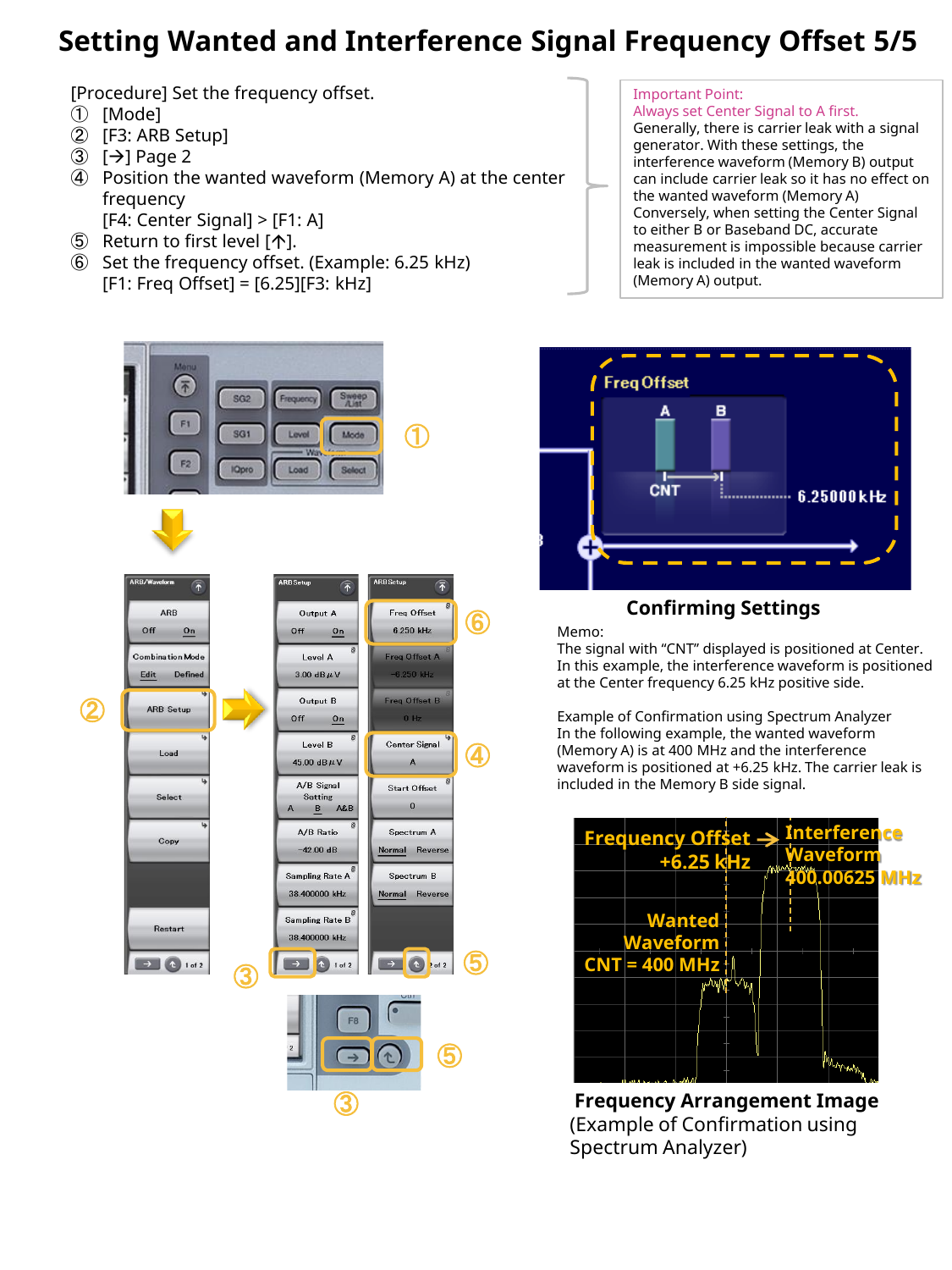### **[Reference] Setting Center Signal and Positioning Carrier Leak**

### **At Center Signal = A**

Example: Positioning Memory A at center frequency (Ex. 400 MHz) and Memory B at 6.25 kHz positive side.



#### **At Center Signal = B**

Example: Positioning Memory B at center frequency (Ex. 400 MHz) and Memory A at 6.25 kHz negative side.



### **At Center Signal = Baseband DC**

Example: Positioning Memory A at 6.25 kHz negative side and Memory B at 6.25 kHz positive side relative to center frequency (Example: 400 MHz).

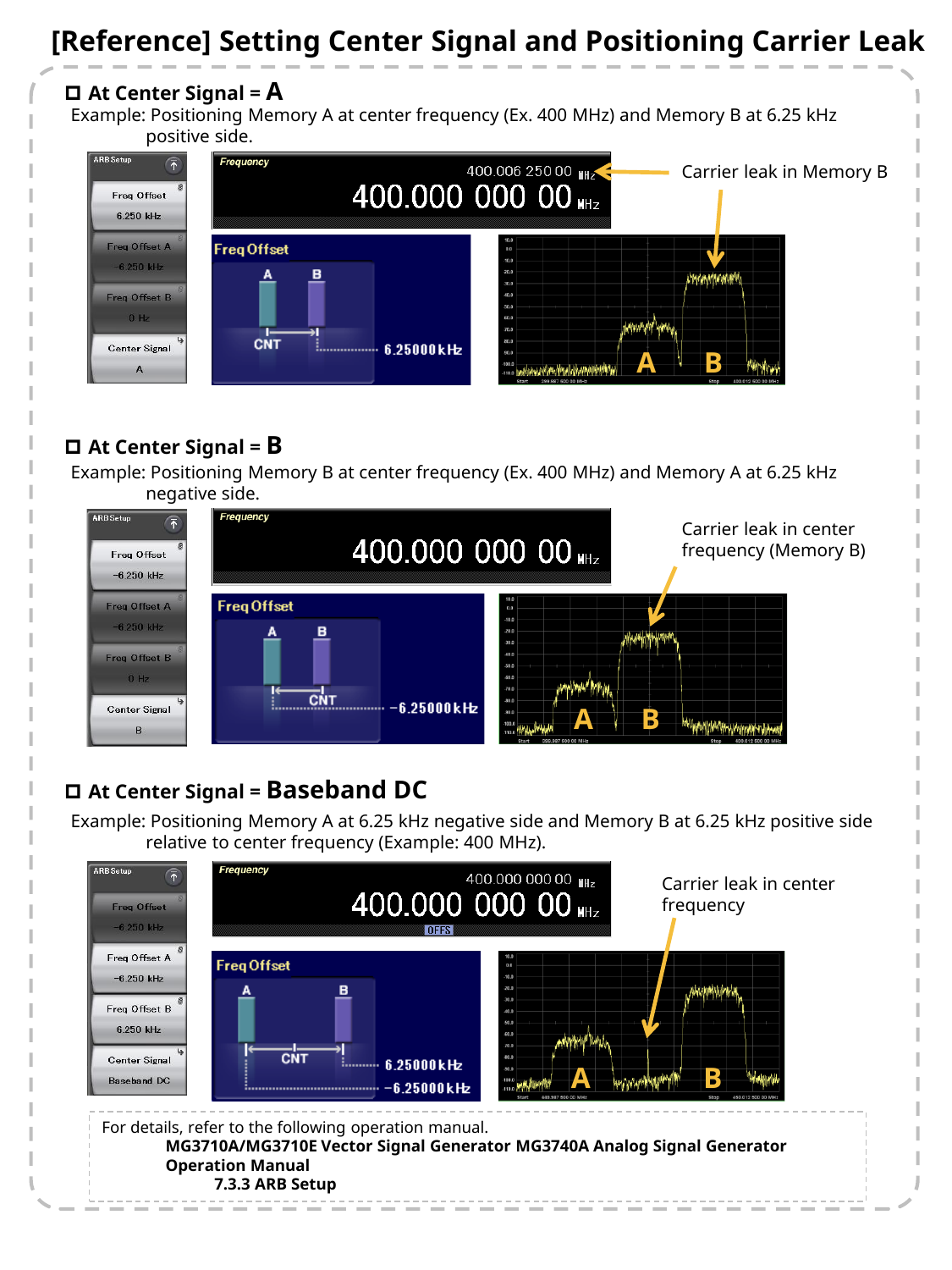### **[Application Example] Setting Time Difference between Direct and Delayed Waveforms**

The direct and delayed waveform setting is used for APCO-P25 and NXDN Signal Delay Spread Capability tests and when evaluating the DUT Rx characteristics under simulated multipath conditions.



#### **P25 Phase2 Time Difference Setting Example**

\*The details are described in the Supplementary Explanation below.

The waveform pattern in the figure on the left can be set to a delay of 0.326 us per point. In this screen example, a delay of 65.1 us is set for 200 points.

1 point =  $0.326$  µs  $200$  points = 65.1 us  $\Lambda$ 

Symbol Rate = 6000 sps Oversampling = 512

1 s/6000 symbols  $\div$  167 µs 167 µs/32  $\doteq$  5.2 µs 167 µs/512 ≒ 0.326 µs

### **Example of P25 Phase2 Signal Delay Spread Capability Test Setting Screen**

Time Difference Setting = "Start Offset":

The time difference for Memory B (Delay Time) is set based on Memory A.

The setting resolution differs according to the Memory B waveform pattern sampling rate. The waveform pattern sampling rate is determined by the mathematical product of the symbol rate and oversampling. Since the former term is a fixed value for each communications system, the time difference (Delay Time) setting resolution becomes finer as the latter term becomes bigger.

#### [Supplementary Explanation] When creating the P25 Phase2 waveform pattern using TDMA IQproducer (MX370102A), the P25 Phase2 symbol rate is 6000 sps; since the TDMA IQproducer oversampling upper limit is 32, the setting resolution is **167 us/32** ≒ **5.2 us.** However, since the permissible value for the P25 Phase2 Signal Delay Spread Capability test is 35 us, 5.2 us cannot be described as sufficiently adequate resolution. In this case, the sampling rate can be increased using the Adjust Rate function of the separately sold Multi-Carrier IQproducer (MX370104A) software. As shown in the above example figure, since the oversampling is 512 times, the resolution is **167 us/512** ≒ **0.326 us** and an adequate resolution can be achieved because about 1/100 of the permissible value can be set. Additionally, although not mentioned in this guide, since a fading signal is used in the abovedescribed test, the separately sold Fading IQproducer (MX370107A) can be used to create a Rayleigh fading waveform pattern. [Note] The Multi-Carrier IQproducer (MX370104A) can be used with the MG3710A and MG3710E but not with the MG3740A. The TDMA IQproducer (MX370102A) and Fading IQproducer (MX370107A) can be used with the MG3710A, MG3710E and MG3740A. A license (charged) is required to use each of these solutions.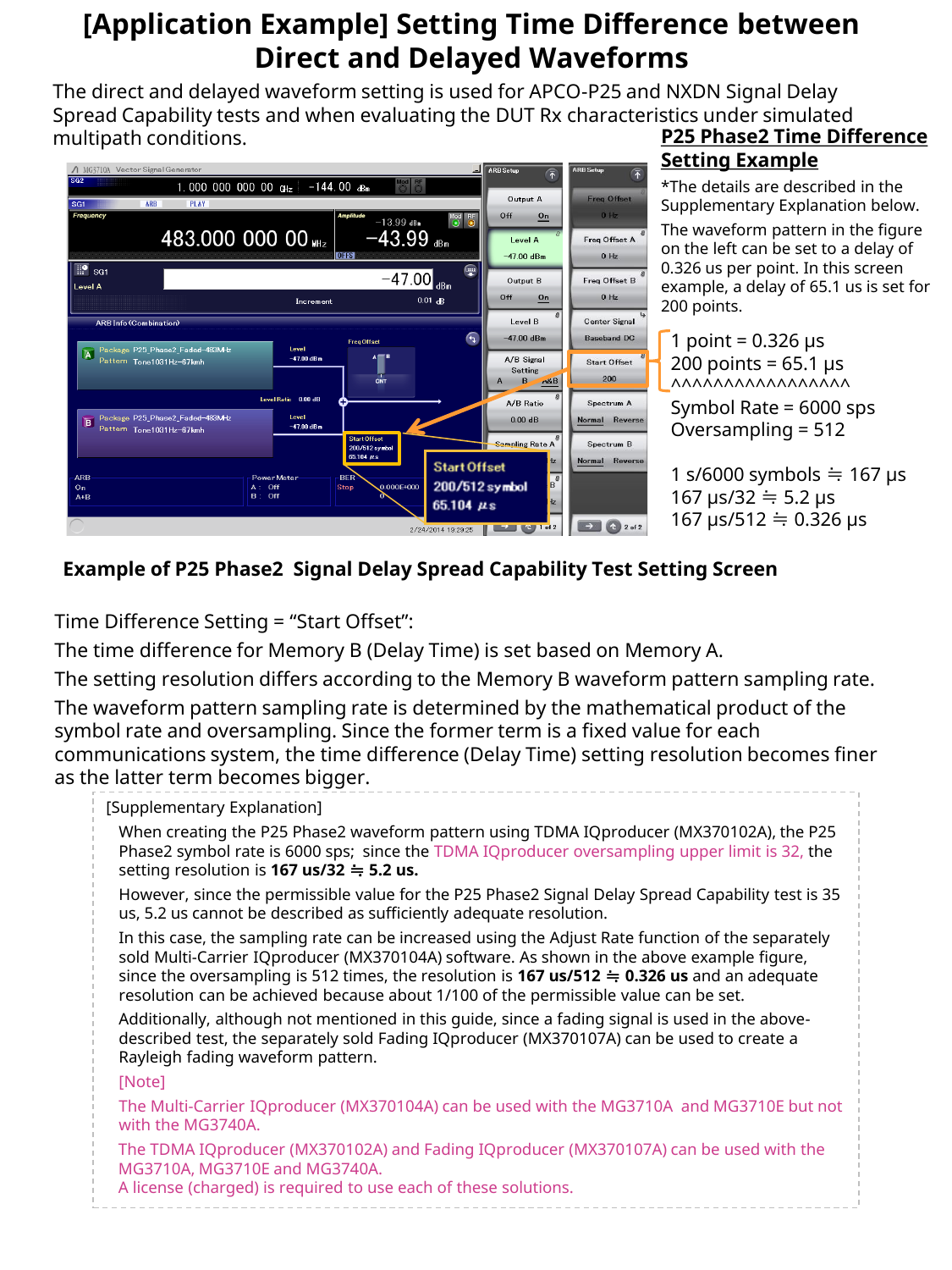# **Setting Frequency and Level**

[Procedure] Frequency (Example: 400 MHz)

- ① [Frequency]
- ② [400] [F2: MHz]





[Procedure] (Example: –10 dBm)

- ① [Level]
- ② Set [–10] and [F1: dBm] at ten keypad.



# **Enabling Modulation and Output (On)**

[Procedure]

- 
- 
- 

① [Mod On/Off] On = Green \*Modulation enabled. No modulation at Off. ② [On/Off] On = Orange \*Signal being output.